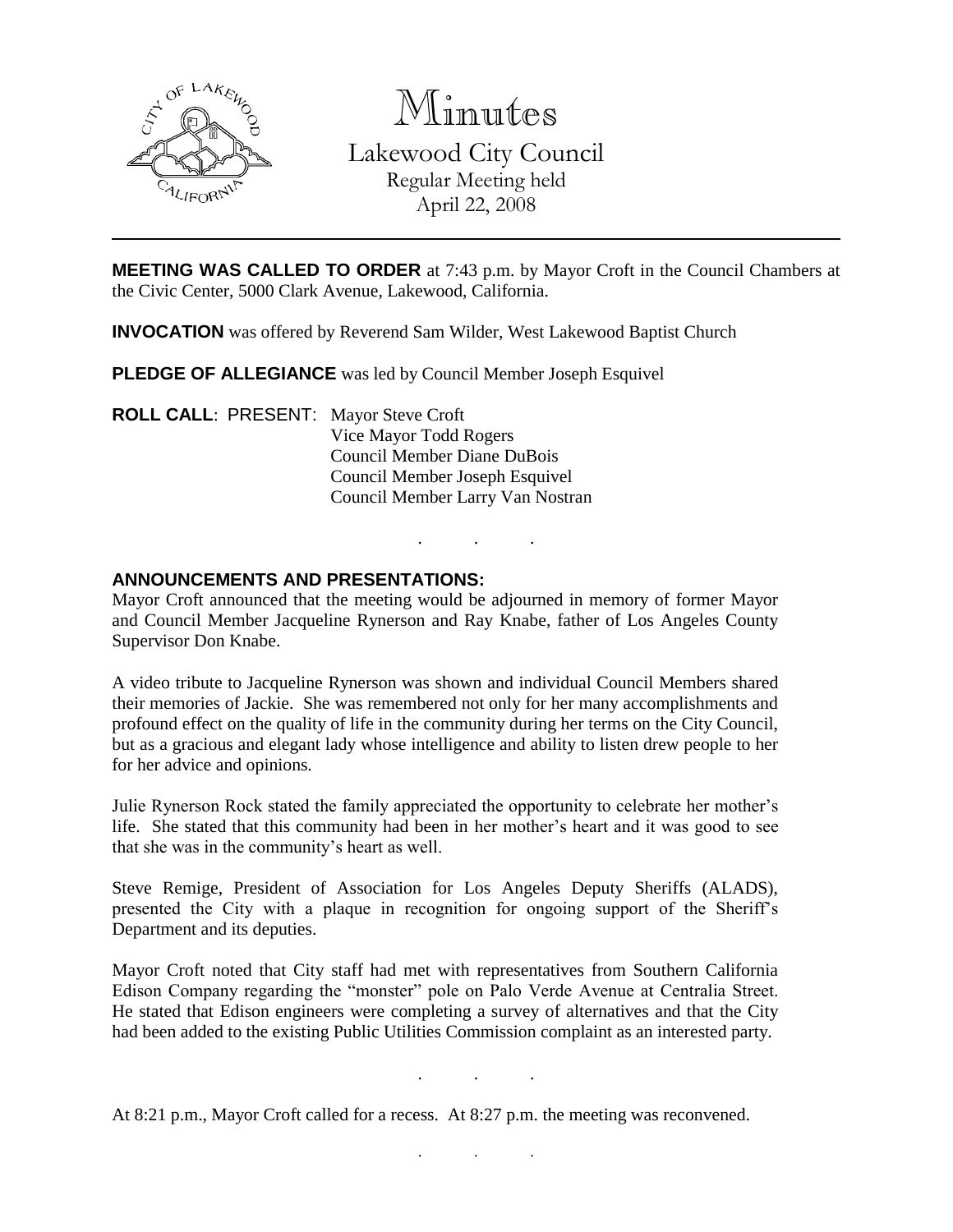City Council Minutes April 22, 2008 Page 2

## **ROUTINE ITEMS:**

COUNCIL MEMBER VAN NOSTRAN MOVED AND COUNCIL MEMBER DUBOIS SECONDED TO APPROVE ROUTINE ITEMS 1 THROUGH 14.

- RI-1 Approval of Minutes of the Meetings held April 8, 2008
- RI-2 Approval of Personnel Transactions
- RI-3 Approval of Registers of Demands
- RI-4 Approval of Meeting Reports and Authorizations Pursuant to AB1234
- RI-5 RESOLUTION NO. 2008-11; A RESOLUTION OF THE CITY COUNCIL OF THE CITY OF LAKEWOOD APPROVING THE REALLOCATION OF GRANT FUNDS FROM THE MAE BOYAR PARK BUILDING PROJECT TO THE DEL VALLE PARK PICNIC SHELTER REPLACEMENT PROJECT
- RI-6 Approval of Request of American Cancer Society for Temporary Overnight Civic Center Parking
- RI-7 Approval of Amendment to Agreement with AESCO Technologies
- RI-8 Approval of Amendment to Agreement with Meyer & Associates for Bloomfield Park Teen Resource Center
- RI-9 Approval of Report of Monthly Investment Transactions
- RI-10 Approval of Quarterly Schedule of Investments
- RI-11 RESOLUTION NO. 2008-12; A RESOLUTION OF THE CITY COUNCIL OF THE CITY OF LAKEWOOD ADOPTING A POLICY OPPOSING PROPOSITION 98
- RI-12 Approval of Cooperative Agreement with the County of Los Angeles for the Paramount Boulevard Resurfacing Project
- RI-13 RESOLUTION NO. 2008-13; A RESOLUTION OF THE CITY COUNCIL OF THE CITY OF LAKEWOOD ESTABLISHING A PHYSICALLY HANDICAPPED PERSONS DESIGNATED PARKING SPACE ON THE WEST SIDE OF COLDBROOK AVENUE WITHIN THE CITY OF LAKEWOOD
- RI-14 Approval of Waiver of Liquidated Damages, Public Works Project No. 07-6, Bloomfield Park Teen Resource Center Renovation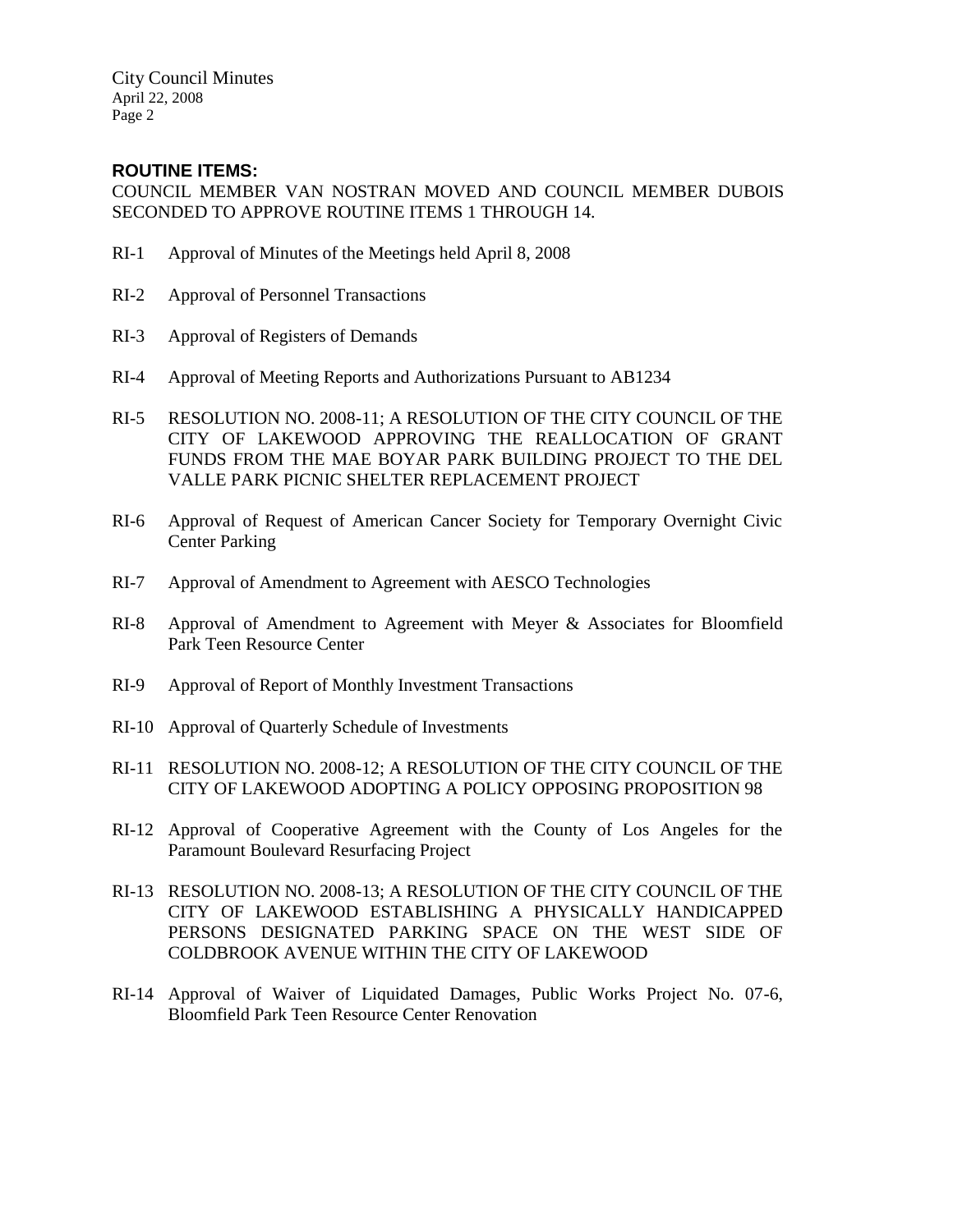City Council Minutes April 22, 2008 Page 3

### **ROUTINE ITEMS:** Continued

UPON ROLL CALL VOTE, THE MOTION WAS APPROVED:

AYES: COUNCIL MEMBERS: Esquivel, DuBois, Rogers, Van Nostran and Croft NAYS: COUNCIL MEMBERS: None

### **1.1 • AWARD OF BID FOR PUBLIC WORKS PROJECT NO. 08-2, PROP 1B & CDBG RESIDENTIAL STREET REHAB**

. . .

Public Works Director Lisa Rapp displayed slides and gave a presentation based on the memo in the agenda. She reported that the City had been getting great wear from the rubberized asphalt being used in street paving and that the next major street scheduled for paving was Paramount Boulevard, with Bloomfield to follow once the underground work had been completed by Southern California Edison. She noted that 143 miles of residential street paving had been completed to date. She stated that eight bids had been received for a project to resurface about 10 miles of residential streets. She reported that the project had been bid with an add alternative that would allow the City to issue a change order for additional work when Community Development Block Grant funding became available later in the year. It was the recommendation of staff that the City Council adopt the plans, specifications and working details for PW Project No. 08-02; award a contract for the project to Silvia Construction, Inc. in the amount of \$1,183,407; and authorize staff to approve a cumulative total of contract change orders, as needed, not to exceed \$100,000.

Mayor Croft opened the public hearing at 8:37 p.m. and called for anyone in the audience wishing to address the City Council on this matter. There was no response.

Mayor Croft noted that he had attended a meeting of the Pavement Preservation group where Lakewood was to receive a special award for its paving program. He stated that he had observed Lakewood to be the envy of many for what the City had been able to accomplish.

COUNCIL MEMBER ESQUIVEL MOVED AND COUNCIL MEMBER DUBOIS SECONDED TO CLOSE THE PUBLIC HEARING AND APPROVE STAFF'S RECOMMENDATIONS. UPON ROLL CALL VOTE, THE MOTION WAS APPROVED:

AYES: COUNCIL MEMBERS: Esquivel, DuBois, Rogers, Van Nostran and Croft NAYS: COUNCIL MEMBERS: None

**2.1 • AMENDING THE MUNICIPAL CODE PERTAINING TO THE SALE, DISCHARGE, USE OR POSSESSION OF ILLEGAL FIREWORKS**

. . .

ORDINANCE NO. 2008-1; AN ORDINANCE OF THE CITY COUNCIL OF THE CITY OF LAKEWOOD AMENDING SECTION 3105 OF THE LAKEWOOD MUNICIPAL CODE PERTAINING TO THE SALE, DISCHARGE, USE OR POSSESSION OF ILLEGAL FIREWORKS was read by title by the City Clerk.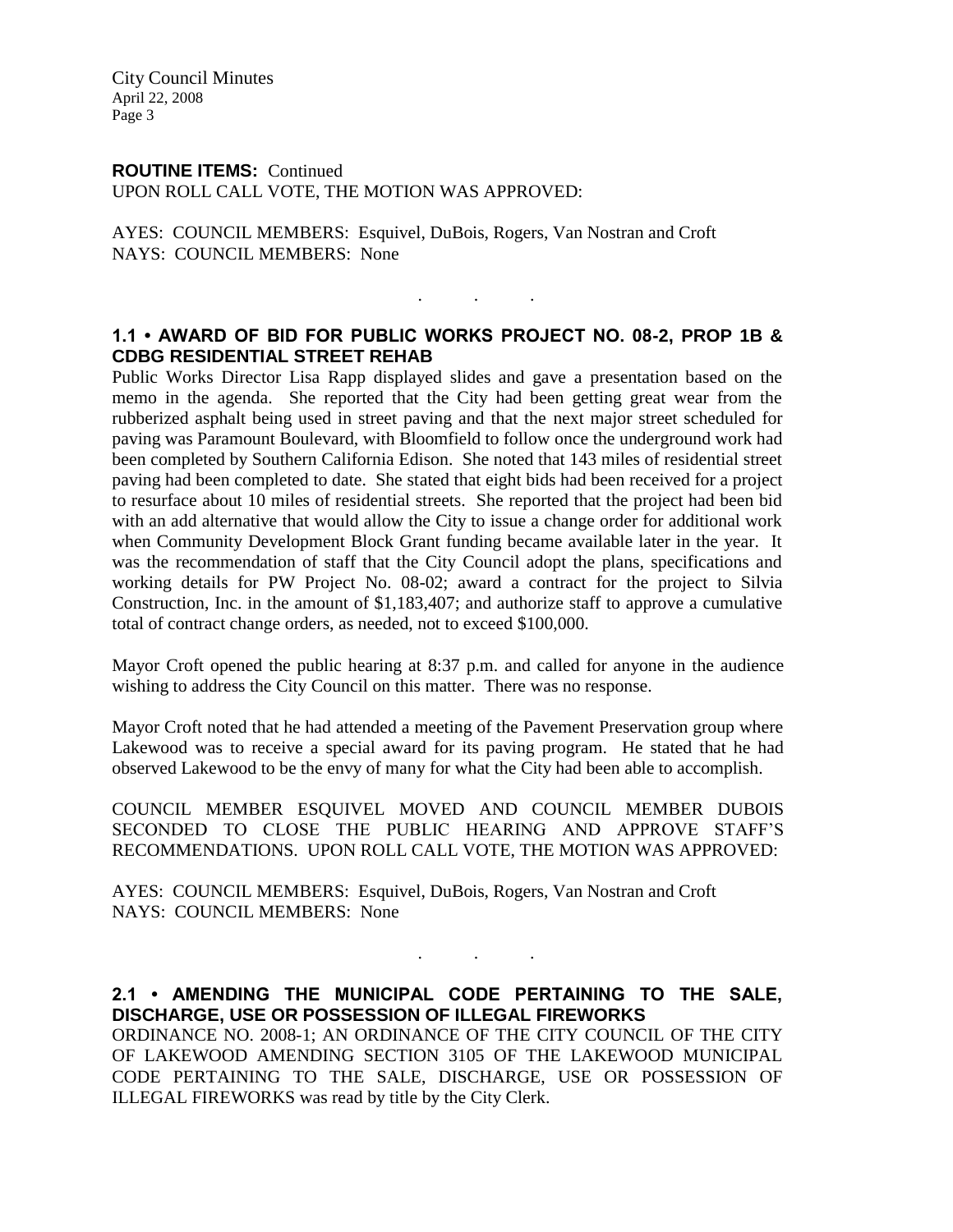**2.1 • AMENDING THE MUNICIPAL CODE PERTAINING TO THE SALE, DISCHARGE, USE OR POSSESSION OF ILLEGAL FIREWORKS** - Continued VICE MAYOR ROGERS MOVED AND COUNCIL MEMBER VAN NOSTRAN SECONDED TO WAIVE FURTHER READING AND ADOPT ORDINANCE NO. 2008-1. UPON ROLL CALL VOTE, THE MOTION WAS APPROVED:

AYES: COUNCIL MEMBERS: Esquivel, DuBois, Rogers, Van Nostran and Croft NAYS: COUNCIL MEMBERS: None

#### **3.1 • OUTSOURCED PRINTING CONTRACT FOR UTILITY BILLING SYSTEM**

. . .

Administrative Services Director Diane Perkin made a presentation based on the memo in the agenda and stated the current process used for the City's utility billing was labor-intensive and utilized aging equipment. She advised that after researching the matter, she found that significant cost savings could be realized through outsourcing the function. In addition to reduced costs, additional services could be made available to residents, such as online statement viewing and bill payment. Following a check of references and background information, staff was recommending DataProse Billing Solutions. She concluded by stating that the City was eligible to piggy-back on the recent, competitive bid put out by the City of Orange for DataProse prices. It was the recommendation of staff that the City Council enter into an agreement with DataProse.

COUNCIL MEMBER DUBOIS MOVED AND COUNCIL MEMBER ESQUIVEL SECONDED TO APPROVE STAFF'S RECOMMENDATION. UPON ROLL CALL VOTE, THE MOTION WAS APPROVED:

AYES: COUNCIL MEMBERS: Esquivel, DuBois, Rogers, Van Nostran and Croft NAYS: COUNCIL MEMBERS: None

At 8:40 p.m., the Regular Meeting of the City Council was recessed for the Meeting of the Lakewood Redevelopment Agency. At 8:41 p.m., the City Council Meeting was reconvened.

. . .

. . .

. . .

**ORAL COMMUNICATIONS:** None